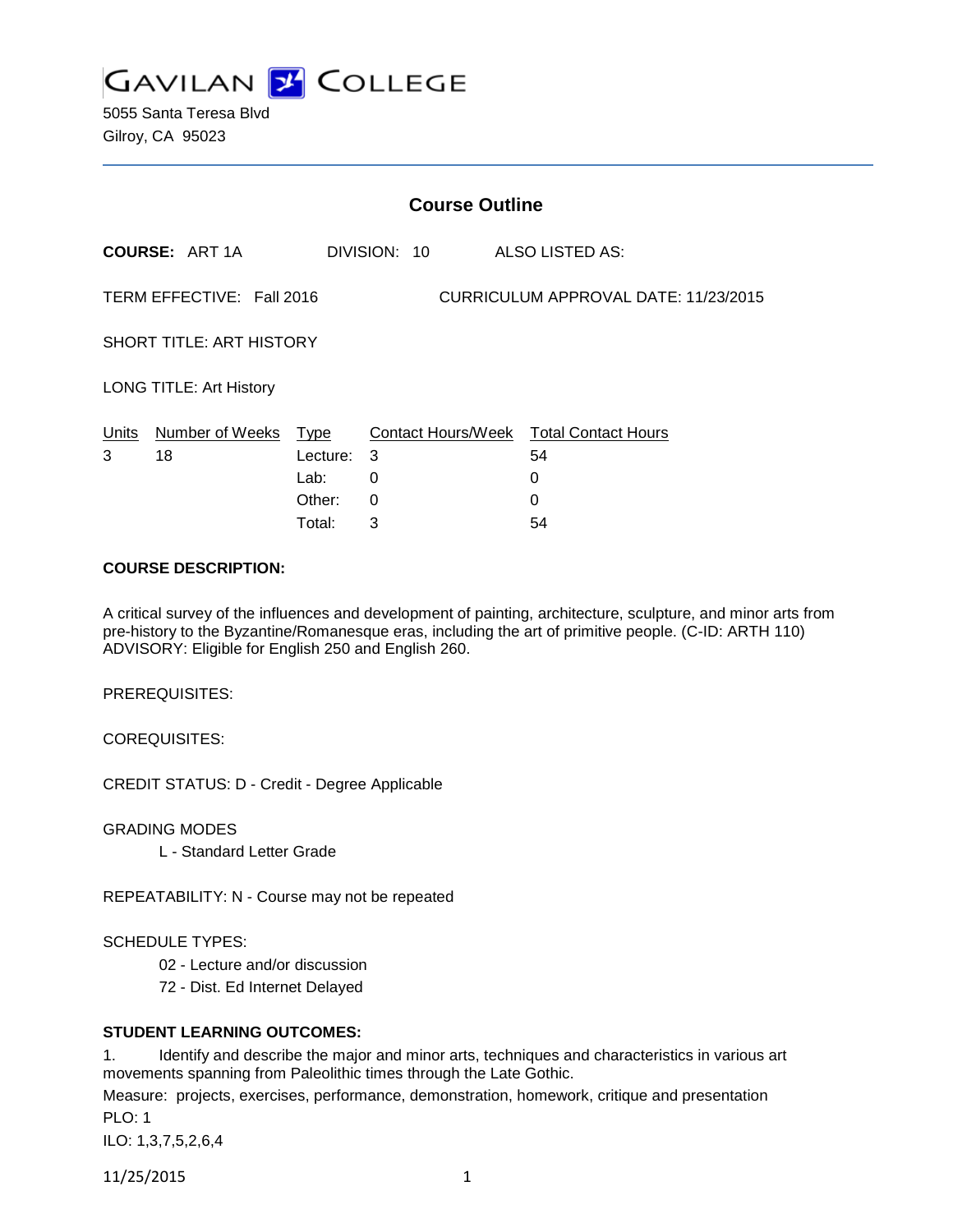GE-LO: A1, A6, C1, C2, C5 Year assessed or anticipated year of assessment: 2016

2. Recognize and identify examples of major architecture, painting and sculpture noting contributions of the major artists and the dates, schools and their characteristics.

Measure: projects, exercises, performance, demonstration, homework, critique and presentation PLO: 1

ILO: 3,1,7,5,6,4

GE-LO: A1, A6, C1, C2, C5

Year assessed or anticipated year of assessment: 2016

3. Denote and identify the role of the minor arts (historical and aesthetic value) from the prehistoric and primitive through the Gothic era in Europe.

Measure: projects, exercises, performance, demonstration, homework, critique and presentation PLO: 1

ILO: 3,1,7,5,6

GE-LO: A1, A6, C1, C2, C5

Year assessed or anticipated year of assessment: 2016

4. Recognize and demonstrate the historical, philosophical, and technical contributions of art to the culture and individual.

Measure: projects, exercises, performance, demonstration, homework, critique and presentation PLO: 1

ILO: 3,1,7,5,2,6 GE-LO: A1, A6, C1, C2, C5 Year assessed or anticipated year of assessment: 2016

5. Identify and describe the contributions and innovations of Near Eastern, prehistoric, Greek, Roman, Egyptian, Early Christian, Byzantine, and Gothic painting, sculpture and architecture using dates, times, places, artists and techniques

Measure: projects, exercises, performance, demonstration, homework, critique and presentation PLO: 1

ILO: 1,7,5,2,6,4

GE-LO: A1, A6, C1, C2, C5

Year assessed or anticipated year of assessment: 2016

6. Students will obtain a level of proficiency in feminist pedagogy and cultural diversity outside of the standard European-American art views. Students will recognize the social, economic, cultural, historical, political platforms of cultures beyond the androcentric views of art history, and learn to make connections to their own diverse culture.

Measure: projects, exercises, performance, demonstration, homework, critique and presentation

PLO: 1,5

ILO: 1,5,6,3,2,4,7 GE-LO: A1,A6,A7, C1,C2,C6,C7,F2

Year assessed or anticipated year of assessment: 2016

# PROGRAM LEARNING OUTCOMES:

After completing the Studio Art

major a student will be able to:

1. Analyze and describe the historical and contemporary implications

11/25/2015 2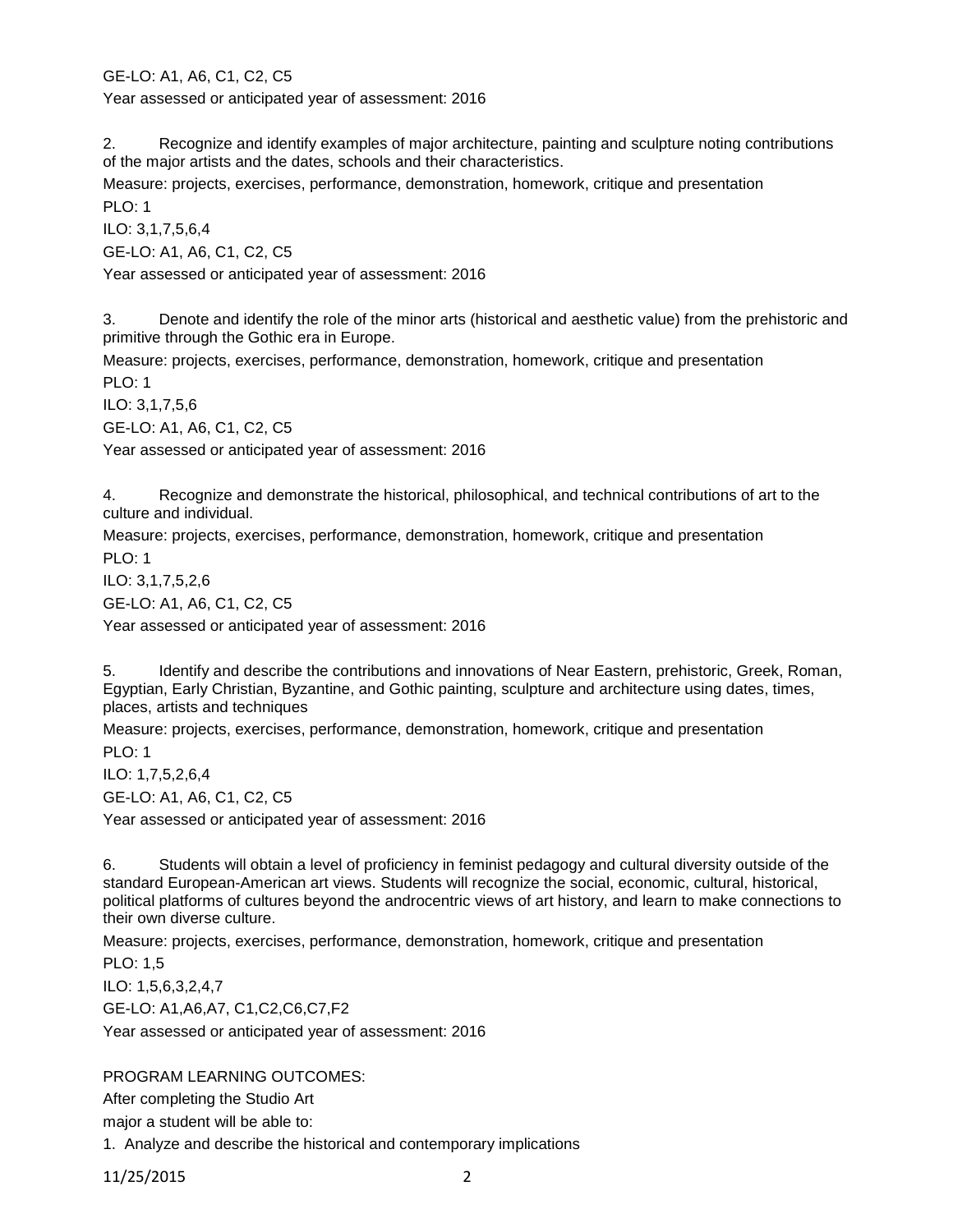of art in terms of aesthetics, content and meaning.

2. Create artworks using a variety of two dimensional art media, tools and equipment.

3. Create artworks using a variety of three dimensional art media, tools and equipment.

4. Demonstrate color theory and use color schemes. Students will be able to apply color theory to a variety of art media.

5. Demonstrate and articulate social, political, and community issues as they relate to art.

CULTURAL DIVERSITY:

This course promotes understanding of:

Cultures and subcultures

Cultural awareness

Familiarity with cultural developments and their complexities

Student Learning Outcome Number(s) 6

## **CONTENT, STUDENT PERFORMANCE OBJECTIVES, OUT-OF-CLASS ASSIGNMENTS**

Curriculum Approval Date: 11/23/2015 WEEK 1 3 HOURS LECTURE: What is Art?; General introduction to the role Art has played in the development of ancient civilizations OUT OF CLASS ASSIGNMENT: Read and analyze text on the formal elements of art and the study of Art History; assign 5-7 page research paper on an Ancient Art civilization DISCUSSION: composition, content, artists intentions, patronage, materials and processes, cultural definitions of Art, propaganda STUDENT PERFORMANCE OBJECTIVE: quiz on formal elements of Art WEEK 2,3 6 HOURS LECTURE: Paleolithic and Neolithic Cultures OUT OF CLASS ASSIGNMENT: read and analyze text on the Art of the prehistoric inhabitants and their creations; Art of the Neolithic peoples in Europe DISCUSSION: Paleolithic--works including Venus of Wilendorf, Lascaux Cave, Chauvet Cave, Altamira Cave, materials and processes used; Neolithic--Jericho, Catal Huyuk, Stone Henge VIEW: video on Chauvet Cave STUDENT PERFORMANCE OBJECTIVES: quiz on Paleolithic and Neolithic Art. Students will identify selected works by location, medium and date; write a short essay describing the events that may have led to the flourishing of creativity within caves in Southern France and Northern Spain; WEEK 4,5 6 HOURS LECTURE: The Ancient Near East; Egypt OUT OF CLASS ASSIGNMENT: read and analyze text on the Ancient Near East and Egypt DISCUSSION: civilizations including the Summerians, Akkadians, Assyrians, Babylonians; Egypt-Old, Middle and New Kingdoms VIEW: video--Egypt

11/25/2015 3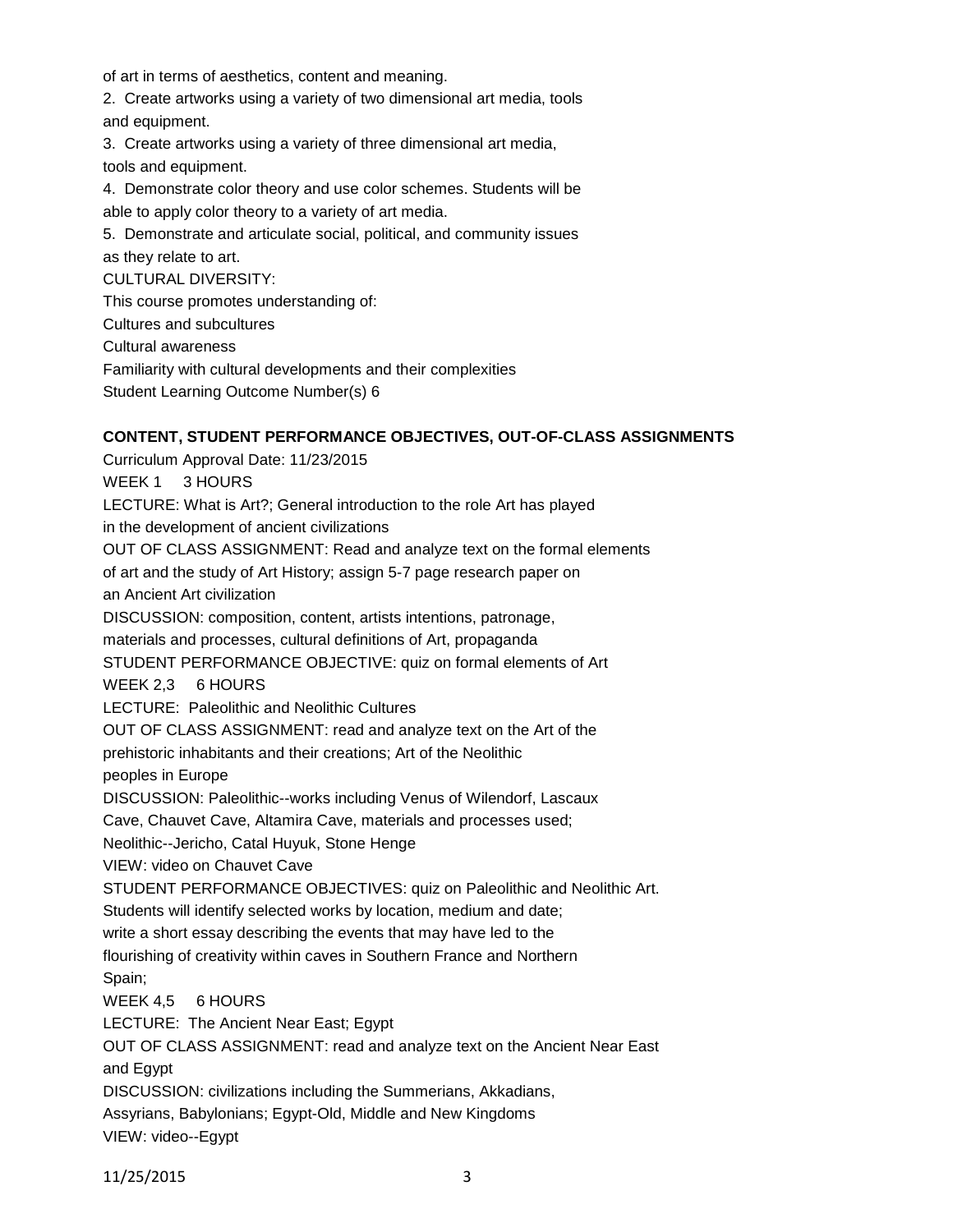STUDENT PERFORMANCE OBJECTIVES: quiz on the Art of Ancient Near East and Egypt. Students will identify selected works by location, medium and date; write a short essay describing the contributions of these early civilizations to later developments in Art. WEEK 6,7 6 HOURS LECTURE: Minoan and Mycenaean Art ASSIGNMENT: read and analyze text on Minoan and Myceanaean Art DISCUSSION: works including the palace as Knossos, Toreador Fresco and the architecture of the beehive tombs STUDENT PERFORMANCE OBJECTIVES: quiz on Minoan and Mycenaean Art. Students will identify selected works by location, medium and date; write a short essay describing the effects of Minoan art had on early Greek Art WEEK 8 3 HOURS LECTURE: Archaic Greek Art OUT OF CLASS ASSIGNMENT: read and analyze text on Archaic Greece DISSUSSION: works including Diplon Vase, Kouros, Kore and early architectural orders STUDENT PERFORMANCE OBJECTIVES: quiz on Archaic Greece. Students will identify selected works by location, medium and date; write a short essay describing the similarities and differences between Archaic Greek artists and Egyptian artists WEEK 9 3 HOURS LECTURE: Review--Paleolithic Art to Archaic Greece OUT OF CLASS ASSIGNMENT: Complete study guides provided; prepare for Midterm Exam STUDENT PERFORMANCE OBJECTIVES: Midterm exam; includes multiple choice, true/false and essay questions; artwork identification by artist, location, medium, era and date WEEK 10, 11 6 HOURS LECTURE: Classical Greek and Helenistic Art OUT OF CLASS ASSIGNMENTS: read and analyze text on Classical Greek and Helenistic Art DISCUSSION: Kritios Boy, Discobolous, Temple of Hera, Parthenon, Nike of Samothrace, Laocoon Group STUDENT PERFORMANCE OBJECTIVES: quiz on Classical Greek and Helenistic Art. Students will identify selected works by location, medium and date; write a short essay describing the progression of sculpture and architecture throughout the Greek civilization WEEK 12.13 6 HOURS LECTURE: Etruscan and Roman Art (Republican and Imperial) OUT OF CLASS ASSIGNMENT: read and analyze text on Etruscan and Roman Art DISCUSSION: works including the sarcophagus at Cerveteri, Colloseum, Panteon, Augustus of Primatora, Ara Pacis STUDENT PERFORMANCE OBJECTIVES: quiz on Etruscan and Roman Art. Students will identify selected works by location, medium and date; write a short essay describing the innovations that allowed the Romans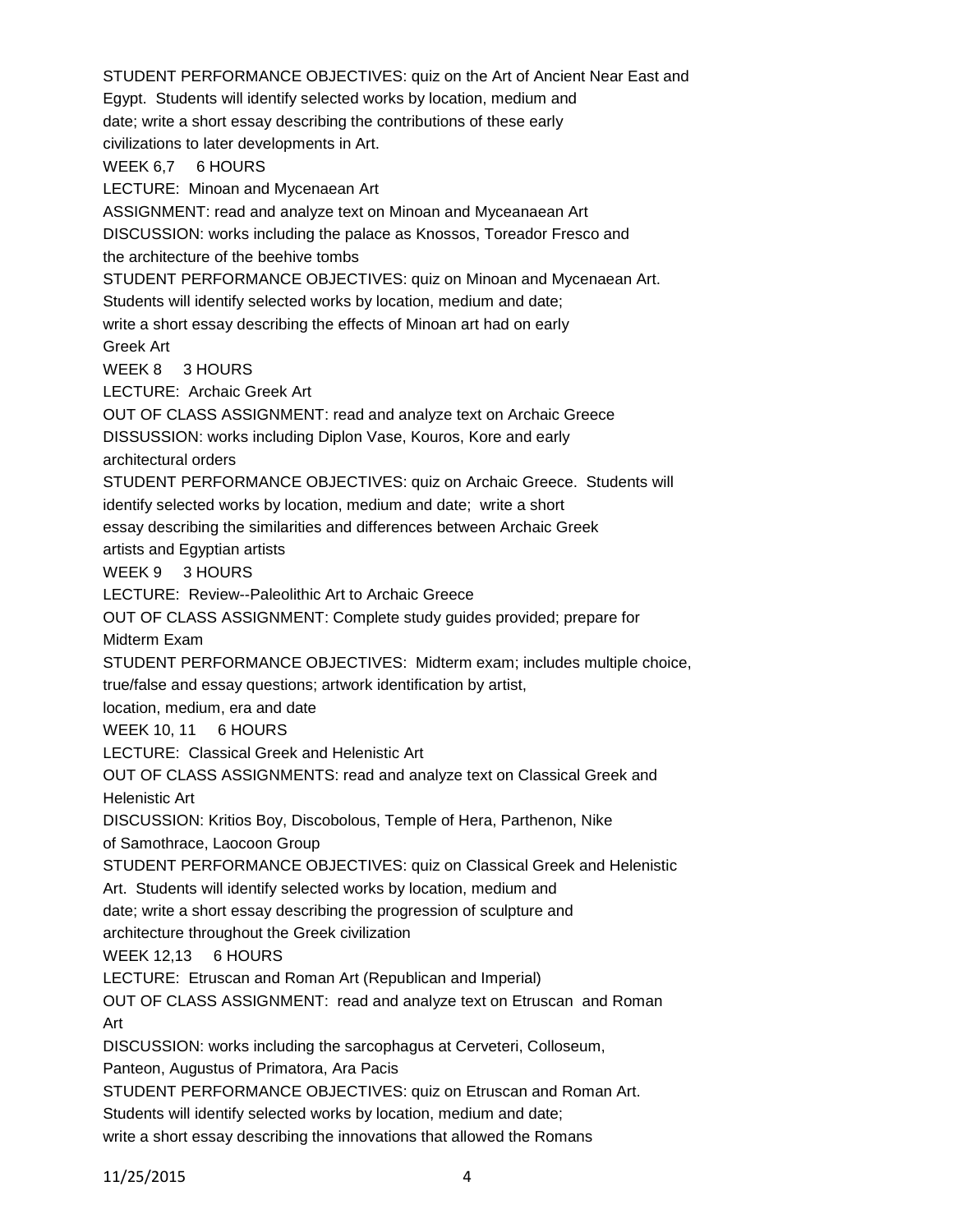architecture to flourish WEEK 14,15 6 HOURS LECTURE: Early Christian and Byzantine Art OUT OF CLASS ASSIGNMENT: read and analyze text on Early Christian and Byzantine Art DISCUSSION: works including mosaics, illuminated manuscripts, Hagia Sophia, Santa Sabina, Rome STUDENT PERFORMANCE OBJECTIVES: quiz on Early Christian and Byzantine Art. Students will identify selected works by location, medium and date; write a short essay describing the purpose of art and architecture created during the Early Christian and Byzantine periods WEEK 16,17 6 HOURS LECTURE: Medieval, Romanesque and Gothic Art and Architecture OUT OF CLASS ASSIGNMENT: read and analyze text on Romanesque and Gothic Art and Architecture DISCUSSION: works including Celtic illuminated manuscripts and major churches and cathedrals in Europe--Notre Dame, Chartres, Salisbury cathedrals STUDENT PERFORMANCE OBJECTIVES: quiz on Romanesque and Gothic Art and Architecture. Students will identify selected works by location, medium and date; write a short essay describing the engineering that made the height of Gothic cathedrals possible WEEK 18 2 HOURS Final Exam ASSIGNMENTS: Included in content section.

# **METHODS OF INSTRUCTION:**

Library materials, lectures, slides, videos, art exhibits and additional resources.

## **METHODS OF EVALUATION:**

The types of writing assignments required: Written homework Reading reports Essay exams Term papers The problem-solving assignments required: **Quizzes** Exams The types of skill demonstrations required: Other: Discussion, project presentation The types of objective examinations used in the course: Multiple choice True/false Matching items **Completion** Other category: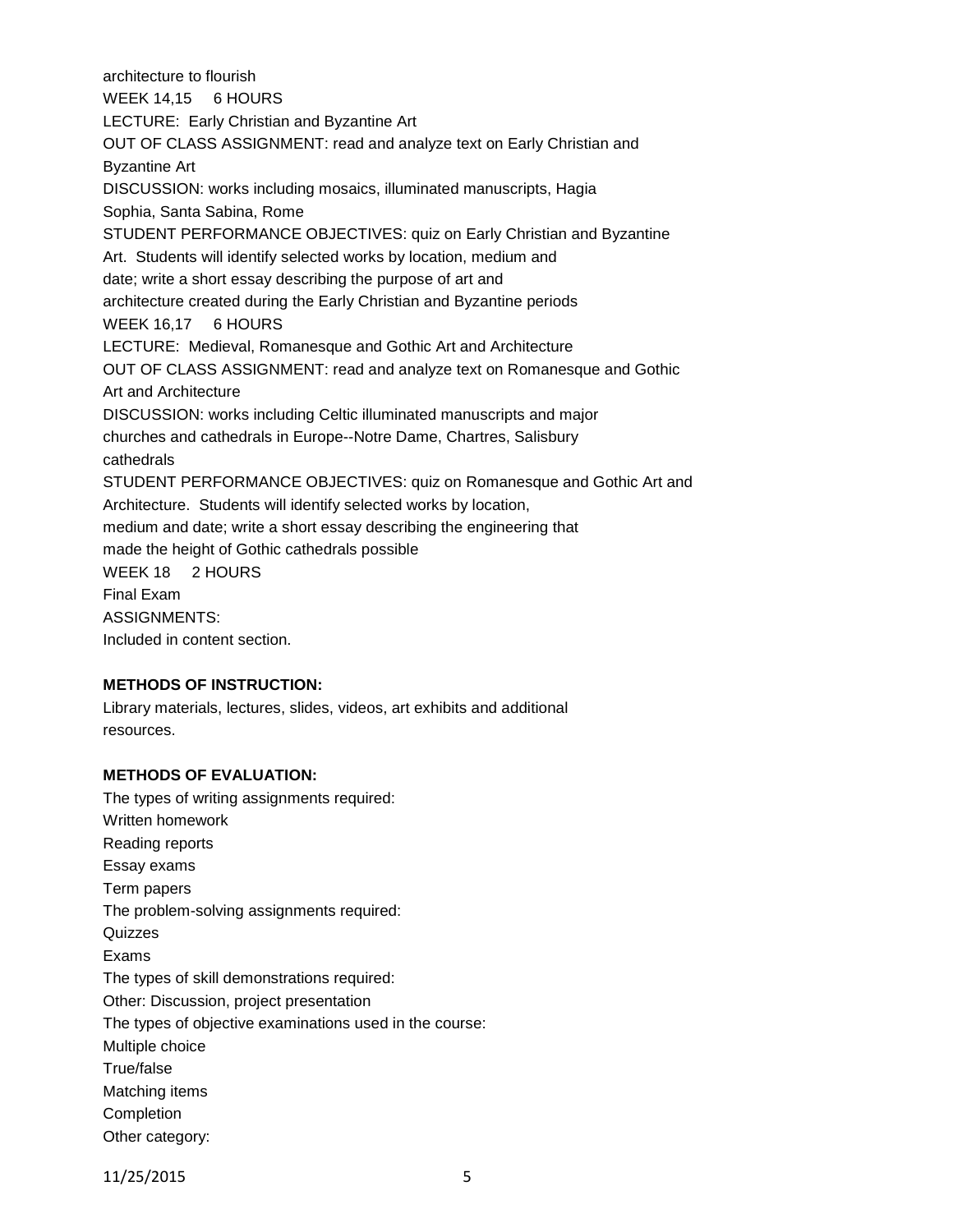None

The basis for assigning students grades in the course: Writing assignments: 10% - 20% Problem-solving demonstrations: 20% - 40% Skill demonstrations: 20% - 40% Objective examinations: 20% - 40% Other methods of evaluation: 0% - 0%

## **REPRESENTATIVE TEXTBOOKS:**

Required: Kleiner, Cengage, Learning. Gardner's Art Through the Ages. 2015. Or other appropriate college level text. ISBN: 1285837843 Reading level of text, Grade: 13+ Verified by: A. Rosette

## **ARTICULATION and CERTIFICATE INFORMATION**

Associate Degree: GAV C1, effective 201470 GAV F, effective 201470 CSU GE: CSU C1, effective 201470 IGETC: IGETC 3A, effective 201470 CSU TRANSFER: Transferable CSU, effective 201470 UC TRANSFER: Transferable UC, effective 201470

#### **SUPPLEMENTAL DATA:**

Basic Skills: N Classification: Y Noncredit Category: Y Cooperative Education: Program Status: 1 Program Applicable Special Class Status: N CAN: ART2 CAN Sequence: ART SEQ A CSU Crosswalk Course Department: ART CSU Crosswalk Course Number: 1A Prior to College Level: Y Non Credit Enhanced Funding: N Funding Agency Code: Y In-Service: N Occupational Course: E Maximum Hours: Minimum Hours: Course Control Number: CCC000314827 Sports/Physical Education Course: N

11/25/2015 6